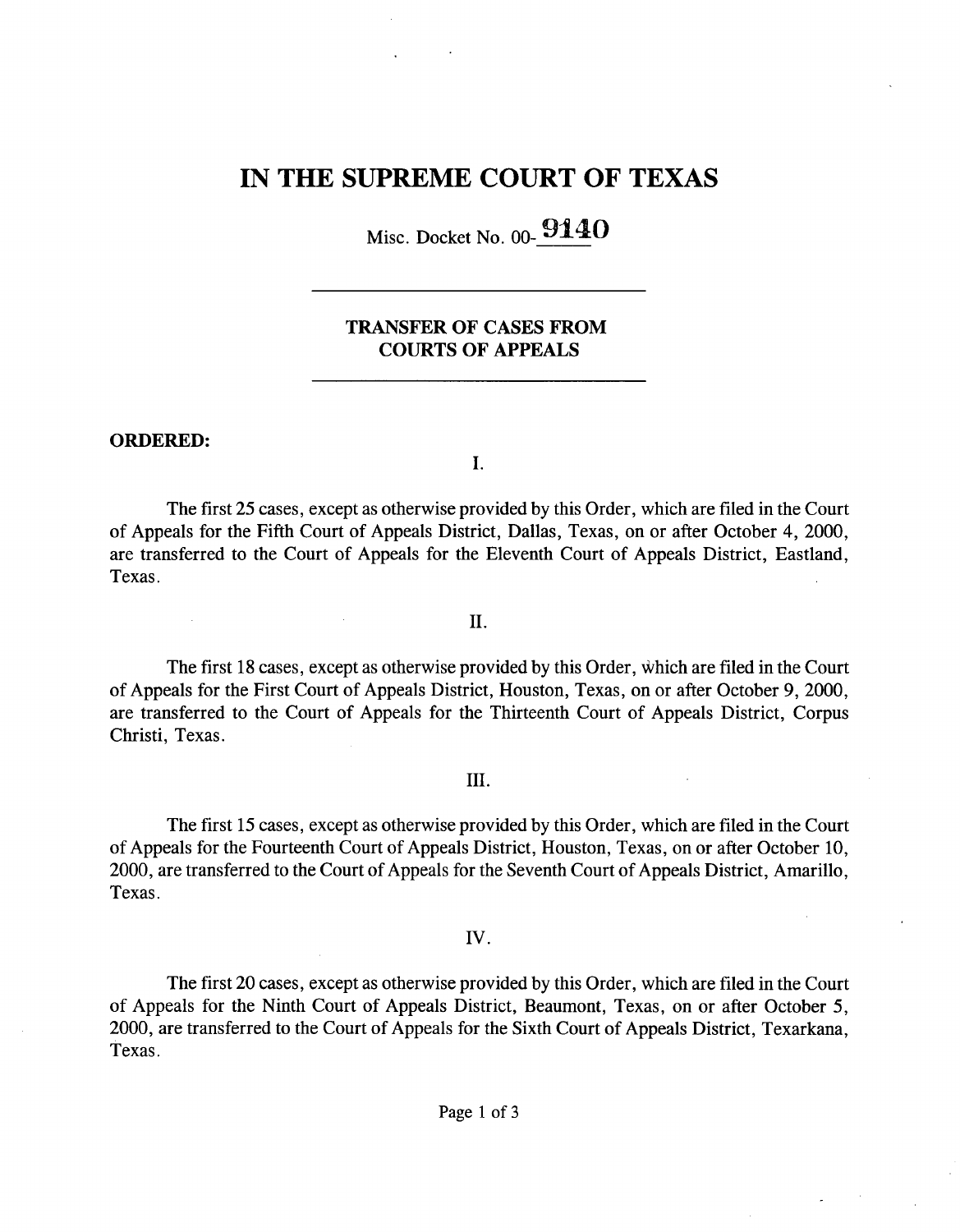**For purposes of determining the effective date of transfers pursuant to this order,** "filed" **in a court of appeals means the receipt of notice of appeal by the court of appeals.**

In effectuating this Order, companion cases shall either all be transferred, or shall all be retained by the Court in which filed, as determined by the Chief Justice of the transferring Court, provided that cases which are companions to any case filed before the respective operative dates of transfer specified above, shall be retained by the Court in which originally filed.

It is specifically provided that the cases ordered transferred by this Order shall, in each instance, not include original proceedings, appeals from interlocutory orders, appeals from denial of writs of habeas corpus, extradition, bond cases, and those cases which in the opinion of the Chief Justice of the transferring Court contain extraordinary circumstances or in which emergency action may be required.

The transferring Court of Appeals will make the necessary orders for the transfer of said cases as directed hereby, and will cause the Clerk of that Court to transfer the original transcript and all filed papers in each case, and certify all Orders made, to the Court of Appeals to which the cases are transferred. Upon completion of the transfer of the requisite number of cases ordered transferred, the transferring Court shall submit a list of the cases transferred, identified by style and number, to the Supreme Court and the State Office of Court Administration.

SIGNED this  $39H$  ay of September, 2000.

Thomas R. Phillips, Chief Justice

Nathan L. Hecht, Justice

Craig T. Enoch. Justice

Priscilla R. Owen, Justice

Misc. Docket No.  $00 - 9140$  Page 2 of 3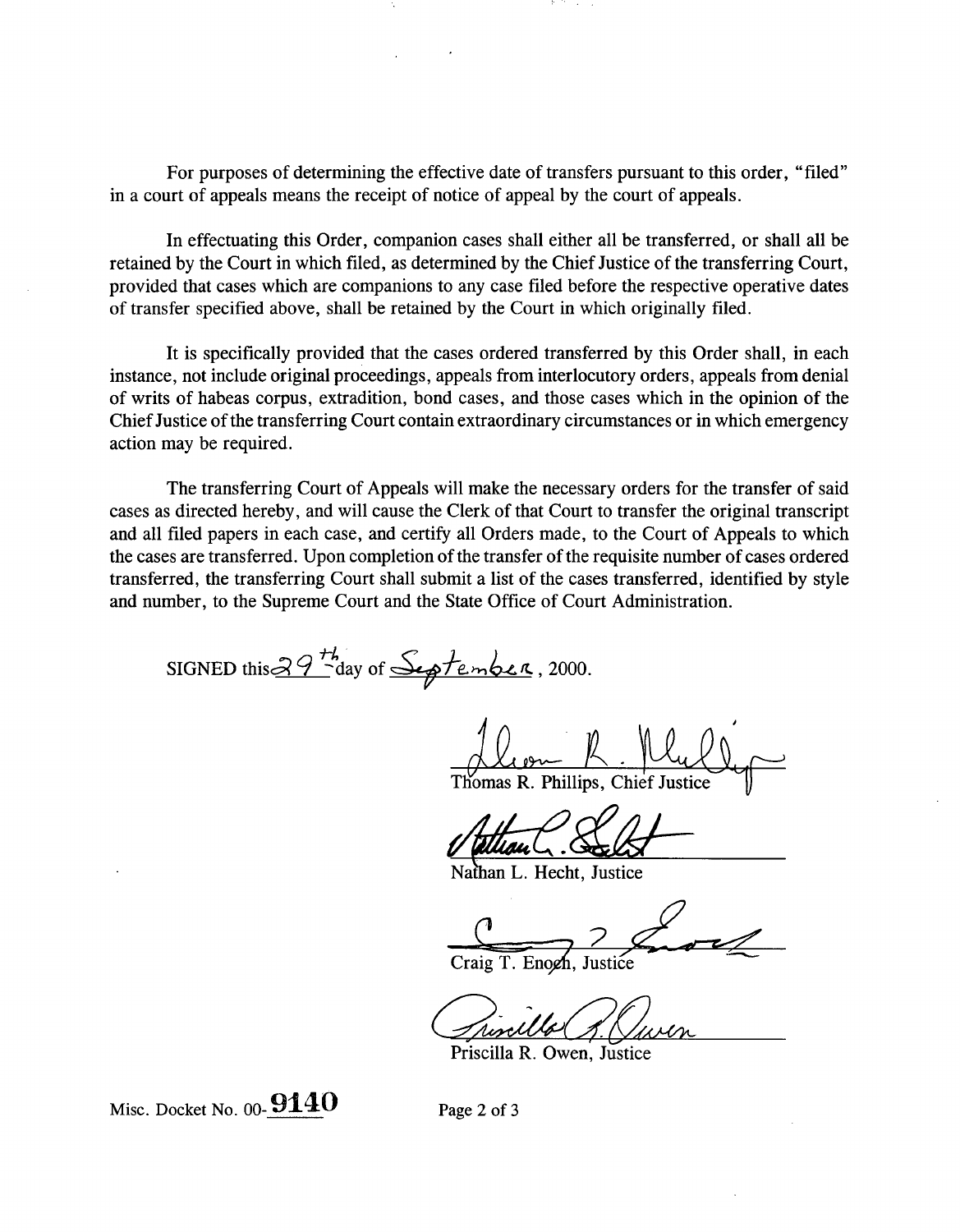(I Dans A. Baker, Justice James

Greg Abbott, Justice

Deborah G. Hankinson, Justice

 $\theta$ 

Harriet O'Neill, Justice

Alberto R. Gonzales, Justie

H:\Users\jhutcheson\Orders\090100b.wpd

 $\hat{\mathcal{C}}$ 

Misc. Docket No. 00- $\underbrace{9140}$ 

Page 3 of 3